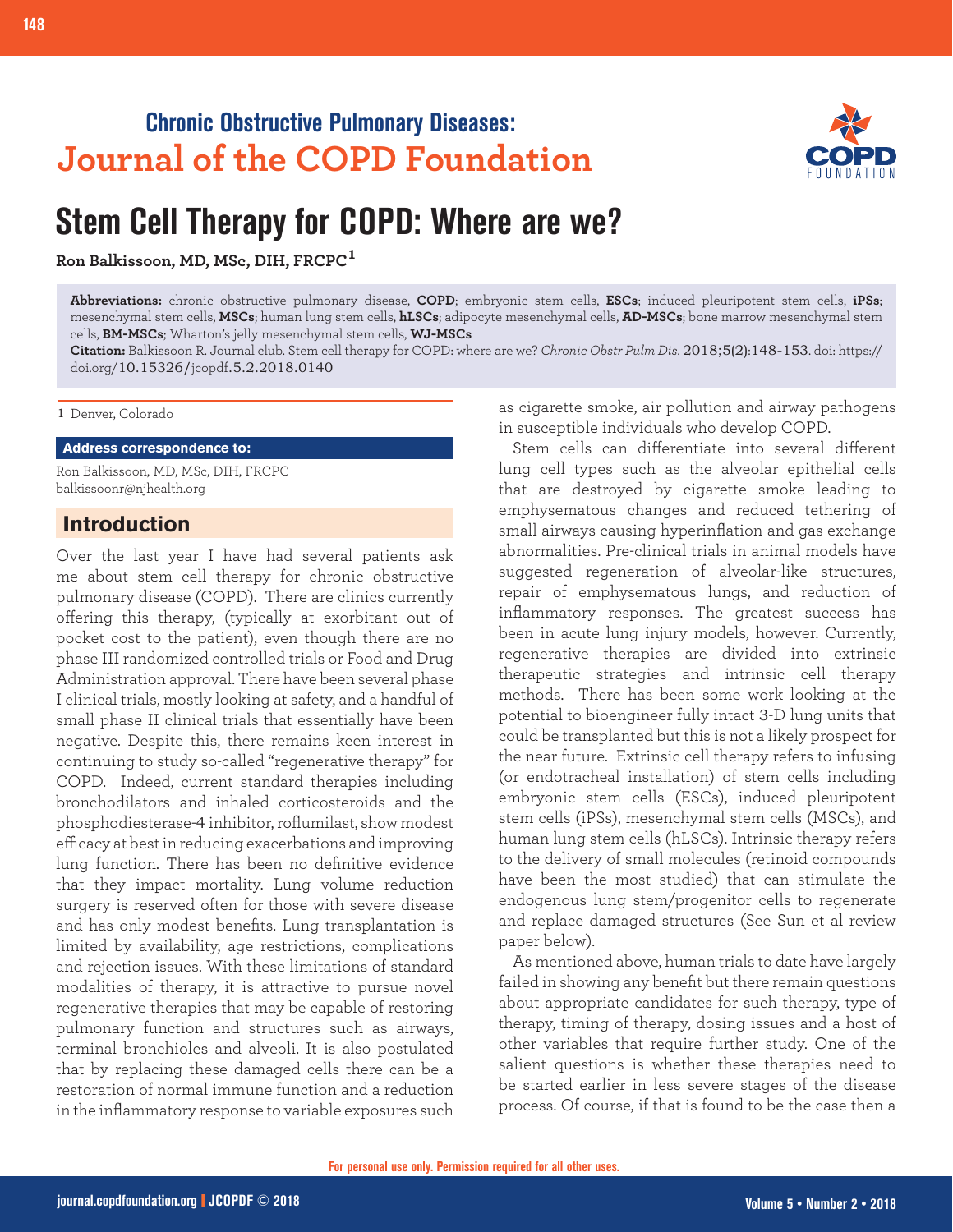major issue will be whether early identification, smoking cessation, adherence to conventional treatments and addressing comorbid conditions may be as or more effective. The papers presented in this Journal Club include an excellent, comprehensive state of the art review of the studies to date and the important future lines of research. The other recent papers address some of the questions raised in the review article.

*Note: Abstracts are presented in their original, published format and have not been edited to match JCOPDF style.*

## **Abstract 1 Stem Cell Therapies for Chronic Obstructive Pulmonary Disease: Current Status of Pre-Clinical Studies and Clinical Trials**

Sun Z, Li F, Zhou X, Chung KF, Wang W, Wang J. J *Thorac Dis*. 2018;10(2):1084-1098. doi: https://doi.org/10.21037/jtd.2018.01.46.

Chronic obstructive pulmonary disease (COPD) is a respiratory disease that has a major impact worldwide. The currently-available drugs mainly focus on relieving the symptoms of COPD patients. Novel regenerative therapeutic approaches have been investigated with the aim of repairing or replacing the injured functional structures of the respiratory system. We summarized the progress made by regenerative therapies for COPD by analyzing results from both pre-clinical studies and completed clinical trials. These approaches include the application of exogenous stem cells or small molecules to stimulate the regeneration by endogenous lung stem/ progenitor cells. Exogenous mesenchymal stem cells (MSCs) have been reported to repair the structure and improve the function of the injured respiratory system in COPD models. However, the studies that used MSCs in patients with moderate-to-severe COPD patients did not lead to clear respiratory functional improvements. Exogenous human lung stem cells applied to cryo-injured (CI) lungs of mice have been shown to organize into human-like pulmonary structures, indicating a new property of stem cells that is potentially capable of curing COPD patients. Small molecules like retinoic acid has been shown to lead to regeneration and repair of the damaged lung structures in COPD mouse models probably by activation of endogenous lung stem/progenitor cells. However, retinoic acid or agonists of retinoic acid receptor administered to moderate or severe COPD patients did not improve the density and function of the damaged lung. These novel regenerative approaches have failed in preliminary clinical trials, possibly due to the advanced severity of the disease. Further work should be done to develop the current regenerative approaches for curing patients at different stages of COPD. We suggest that some modifications of the approach in the clinical studies may lead to more successful outcomes of regenerative therapy for COPD.

## **Comments**

This is a superb review article. Not only do the authors provide significant background behind the scientific rationale and methodology for the various regenerative techniques but they also provide a comprehensive review of many preclinical and early clinical studies that have been conducted. There are excellent summary charts of the most important preclinical and clinical studies. The authors provide insightful critiques of these studies. One of the most pertinent concerns the authors raise is related to the advanced stage of patients studied in the clinical trials. The animal models that were used in preclinical studies only mimic the mild stage or, at most, moderate stage of COPD patients. The authors also suggest that further research is required on how to enhance the engraftment of exogenous MSCs in damaged lungs. Further, considering the anti-inflammatory and immunomodulatory effects of exogenous MSCs, it may be that they are most effective in acute lung disease rather than in chronic progressive disease with severe structural damage. Other methodological concerns include the practice of thawing the MSCs immediately before infusion. Newly thawed MSCs lose some of their immunomodulatory capabilities, and it may be more effective to use fresh MSCs or cultured MSCs approximately 24 hours after thawing. The authors also point out that bone marrow derived MSCs have decreased differentiation potential and may be suboptimal for this line of therapy. Autologous adipocyte mesenchymal cells (AD-MScs) may be a better option than bone marrow derived autologous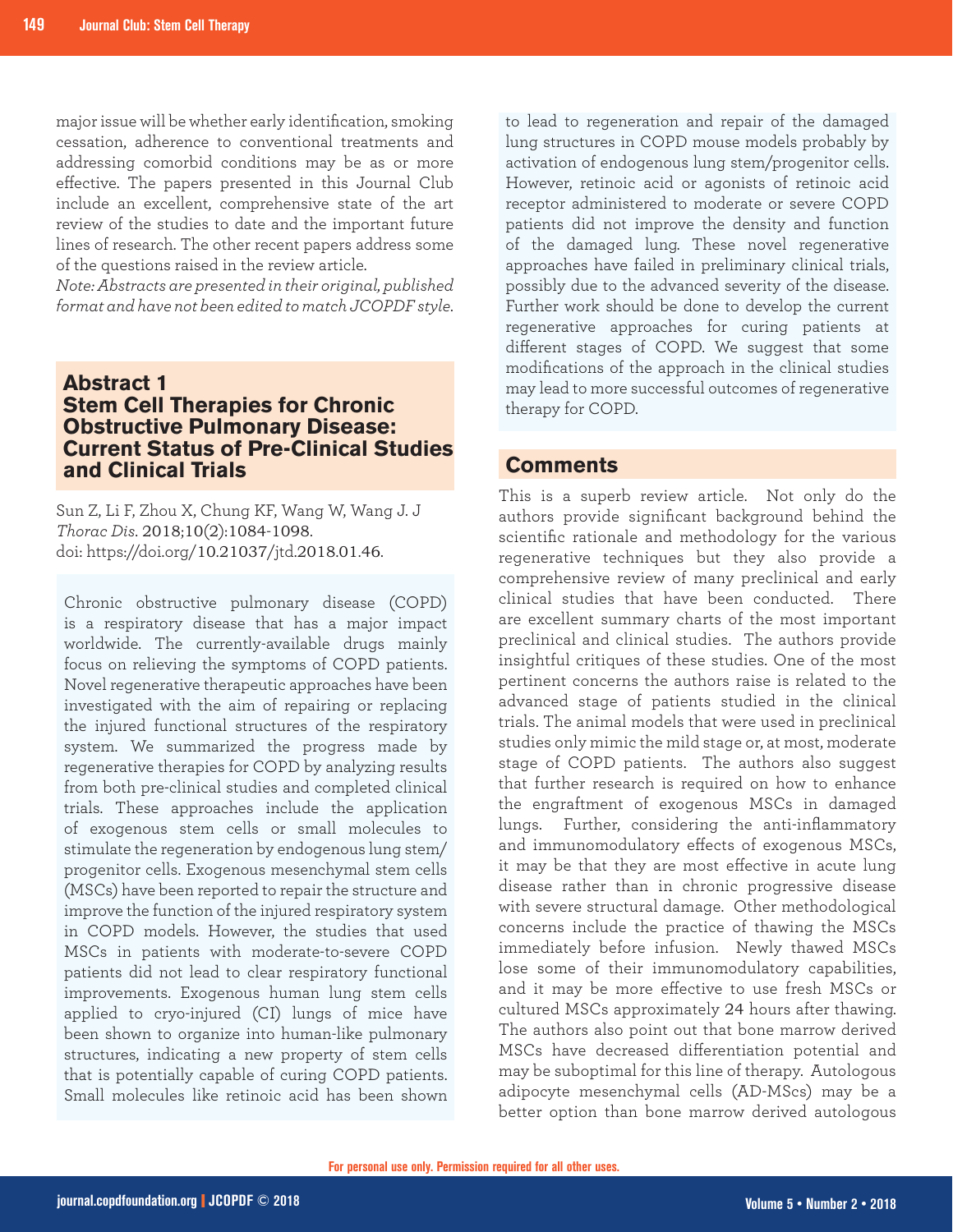cells. Other significant modifiable parameters that may play a role include the doses of cells, dosing approaches, frequency of dosing, selection of study endpoints, age and number of patient cases. The hLSCs differentiate into both epithelial cells and vascular cells in preclinical studies. They seem to have greater integrative and replacement potential compared to the MSCs. There has been limited work with these cells so far in COPD models. Intrinsic cell therapy studies based on the mobilization of endogenous stem cells or progenitor cells have largely emphasized retinoic acid compounds. This included two phase II clinical trials. These trials were for 52 weeks and unfortunately did not show any significant benefit. More preclinical research is required to show if retinoid compounds can activate endogenous human stem progenitor cells.

## **Abstract 2 Mesenchymal Stem Cell Administration in Patients with Chronic Obstructive Pulmonary Disease: State of the Science**

Cheng SL, Lin CH, Yao CL. *Stem Cells Int*. 2017; Epub 2017 Feb 20. doi: https://doi.org/10.1155/2017/8916570

Patients with chronic obstructive pulmonary disease (COPD) have chronic, irreversible airway inflammation; currently, there is no effective or curative treatment and the main goals of COPD management are to mitigate symptoms and improve patients' quality of life. Stem cell-based therapy offers a promising therapeutic approach that has shown potential in diverse degenerative lung diseases. Preclinical studies have demonstrated encouraging outcomes of mesenchymal stem/stromal cells (MSCs) therapy for lung disorders including emphysema, bronchopulmonary dysplasia, fibrosis, and acute respiratory distress syndrome. This review summarizes available data on 15 studies currently registered by the ClinicalTrials.gov repository, which used different stem cell therapy protocols for COPD; these included bone marrow mononuclear cells (BMMCs), bone marrow-derived MSCs, adiposederived stem/stromal cells (ADSCs), and adiposederived MSCs. Published results of three trials indicate that administering BMMCs or MSCs in the setting of

degenerative lung disease is safe and may improve patients' condition and quality of life; however, largerscale studies are needed to evaluate efficacy. Results of another completed trial (NCT01872624) are not yet published, and eleven other studies are ongoing; these include MSCs therapy in emphysema, several studies of ADSCs in COPD, another in idiopathic pulmonary fibrosis, and plerixafor mobilization of CD117 stem cells to peripheral blood.

## **Comments**

This is another review article from early 2017 that provides a comprehensive list of the registered studies, but it is more of a catalogue of the studies completed and in progress, (both preclinical and clinical) rather than providing significant critique of the study designs or findings. Nonetheless, it is a good resource for anyone wishing to do further review of the state of current research on this topic.

## **Abstract 3 Exhaustion of Airway Basal Progenitor Cells in Early and Established Chronic Obstructive Pulmonary Disease**

Ghosh M, Miller YE, Nakachi I, et al. *Am J Respir Crit Care Med*. 2018;197(7):885-896. doi: https://doi.org/10.1164/rccm.201704-0667OC

### **RATIONALE:**

Up to 40% of smokers develop chronic obstructive pulmonary disease (COPD) over a period that spans decades. Despite the importance of COPD, much remains to be learned about susceptibility and pathogenesis, especially during early, pre-diagnostic stages of disease. Airway basal progenitor cells are crucial for lung health and resilience because of their ability to repair injured airways. In COPD, the normal airway epithelium is replaced with increased basal and secretory (mucous) cells and decreased ciliated cells, suggesting that progenitors are impaired.

#### **OBJECTIVES:**

To examine airway basal progenitor cells and lung function in smokers with and without COPD.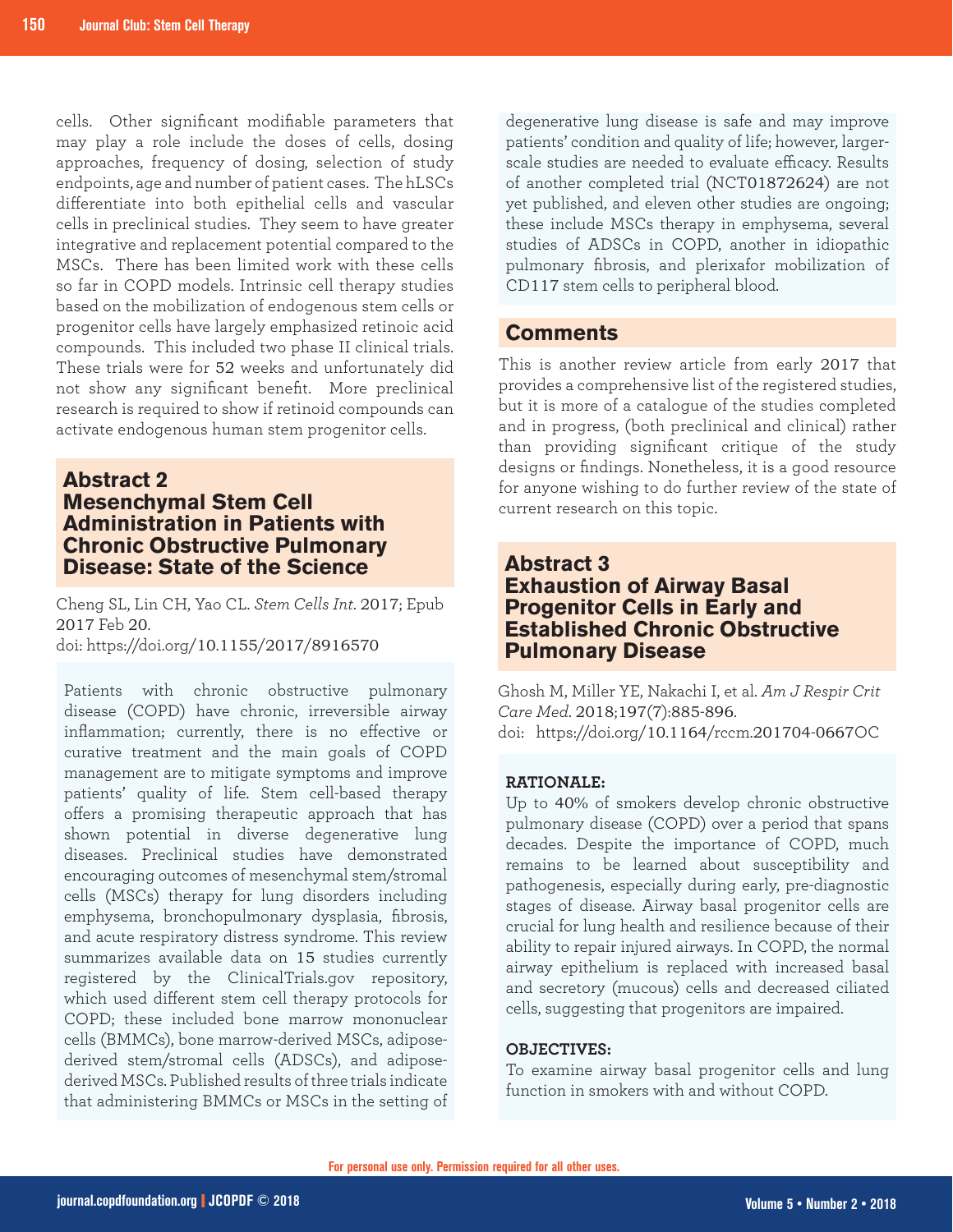#### **METHODS:**

Bronchial biopsies taken from smokers at risk for COPD and lung cancer were used to acquire airway basal progenitor cells. They were evaluated for count, self-renewal, and multipotentiality (ability to differentiate to basal, mucous, and ciliated cells), and progenitor count was examined for its relationship with lung function.

#### **MEASUREMENTS AND MAIN RESULTS:**

Basal progenitor count, self-renewal, and multipotentiality were all reduced in COPD versus non-COPD. COPD progenitors produced an epithelium with increased basal and mucous cells and decreased ciliated cells, replicating the COPD phenotype. Progenitor depletion correlated with lung function and identified a subset of subjects without COPD with lung function that was midway between non-COPD with high progenitor counts and those with COPD.

#### **CONCLUSIONS:**

Basal progenitor dysfunction relates to the histologic and physiologic manifestations of COPD and identifies a subset that may represent an early, prediagnostic stage of COPD, indicating that progenitor exhaustion is involved in COPD pathogenesis.

## **Comments**

Airway progenitor cells are critical for lung health and resilience. These investigators postulate that alterations in the airway epithelium may be related to airway basal progenitor cell dysfunction. Progenitor count was chosen as the primary outcome largely because it required the least manipulation and was completed within 7 days after bronchoscopy and likely best mirrored the in vivo phenotype. This was a small study with 31 patients in the non-COPD group and 19 patients in the COPD group. In the COPD cohort, 4 patients had Global Initiative for Chronic Obstructive Lung Disease<sup>1</sup> Stage 1 COPD by spirometric criteria, 12 had stage 2, 2 had stage 3 and 1 patient had stage 4 COPD. The finding, that a subset of individuals without COPD but with lower lung function than the rest of the non-COPD control group appeared to have a proportional reduction in the basal progenitor count, raises the question that this methodology could enable identification of individuals who have increased COPD

susceptibility early on. Another interesting finding was that co-immunostaining for Muc 5B and Muc 5Ac, (2 major mucins of the airways), showed that both have comparable expression in individuals without COPD. However, for those with COPD, the Muc 5B expression was higher for former smokers and both Muc 5 and Muc 5Ac were upregulated in current smokers. These findings all support the notion that COPD airway basal progenitors have been programmed to create a COPD-like epithelium. Further understanding of this mechanism may allow discovery of methods to reverse the phenotype and restore normal airway epithelium. Ideally, it may be possible to discover biologic surrogates of progenitor dysfunction allowing earlier identification of those at risk. Ultimately, this line of research may lead to improving the ability to detect, prevent and treat COPD earlier when maximum benefit can be achieved.

## **Abstract 4 Can Youthful Mesenchymal Stem Cells from Wharton's Jelly Bring a Breath of Fresh Air for COPD?**

Janczewski AM, Wojtkiewicz J, Malinowska E, Doboszyńska A. *Int J Mol Sci*. 2017;18(11): E2449. doi: https://doi.org/10.3390/ijms18112449

Chronic obstructive pulmonary disease (COPD) is a major global cause of morbidity and mortality, projected to become the 3rd cause of disease mortality worldwide by 2020. COPD is characterized by persistent and not fully reversible airflow limitation that is usually progressive and is associated with an abnormal chronic inflammatory response of the lung to noxious agents including cigarette smoke. Currently available therapeutic strategies aim to ease COPD symptoms but cannot prevent its progress or regenerate physiological lung structure or function. The urgently needed new approaches for the treatment of COPD include stem cell therapies among which transplantation of mesenchymal stem cells derived from Wharton's jelly (WJ-MSCs) emerges as a promising therapeutic strategy because of the unique properties of these cells. The present review discusses the main biological properties of WJ-MSCs pertinent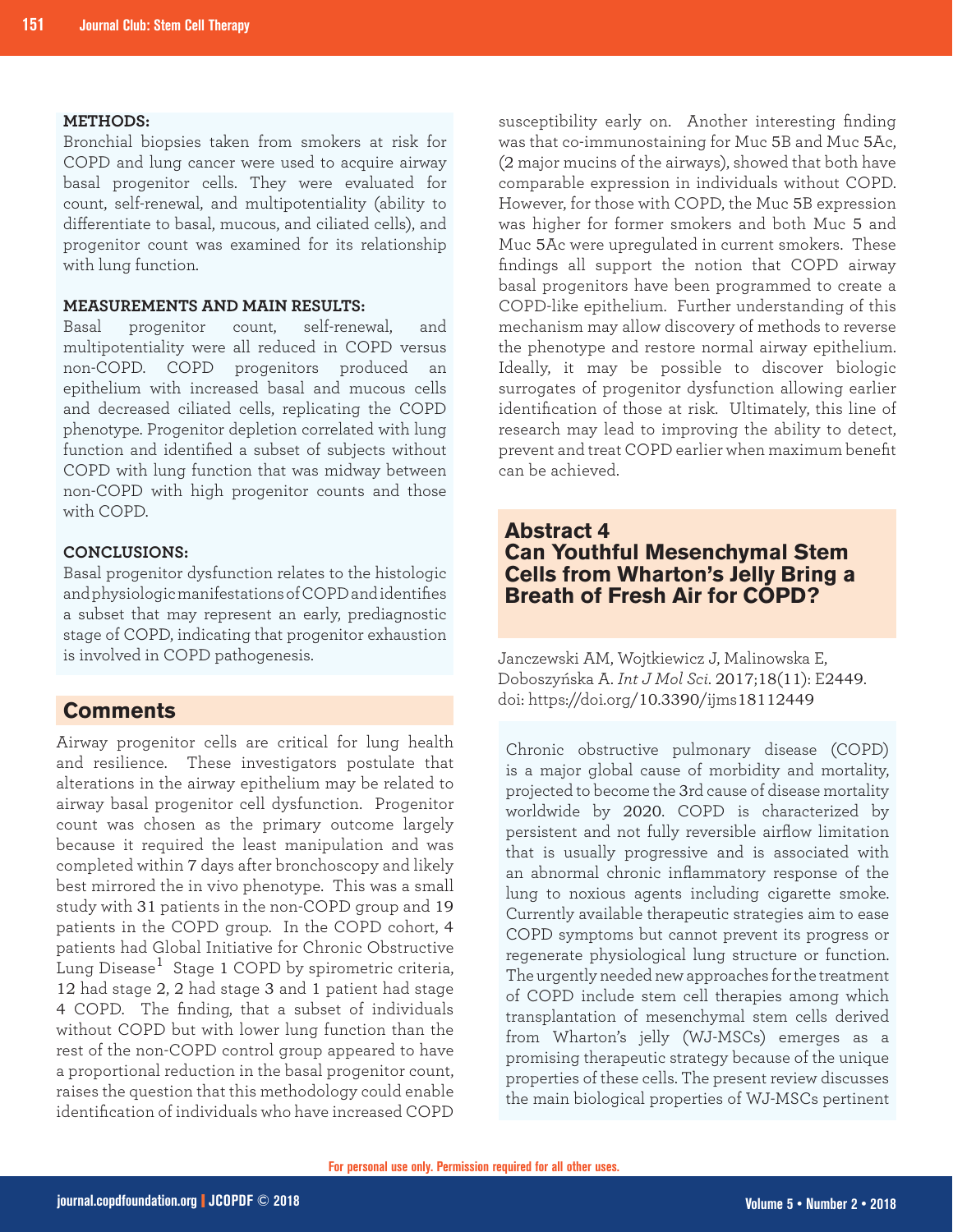to their potential application for the treatment of COPD in the context of COPD pathomechanisms with emphasis on chronic immune inflammatory processes that play key roles in the development and progression of COPD.

## **Comments**

The authors point out that there are concerns that the therapeutic efficacy of autologous bone marrow mesenchymal stem cells (BM-MSCs) and AD-MSCs in older patients may be compromised by several agerelated factors including oxidative stress, telomere length, DNA damage, chronic disease and long-term use of various medications. It is believed that the neonatal tissue derived MSC's such as found in Wharton's jelly (WJ-MSCs) may adapt better to the host tissue environment and possess superior anti-inflammatory and immunomodulatory actions. Wharton's jelly is a gelatinous substance found within the umbilical cord and is largely made up of mucopolysaccharides and is derived from extra embryonic mesoderm.

Mesenchymal cells that are derived from Wharton's jelly represent a primitive stromal cell population. WJ-MSCs have been studied in diabetes and systemic lupus erythematosus but not in COPD to date. As the authors point out, WJ-MSCs have unique properties that make them a favorable source for mesenchymal cells including factors such as their more primitive characteristics, abundant availability, noninvasive and painless collection, technically simple isolation, lack of teratogenicity and immunogenicity and the lack of ethical concerns. The authors offer that they are considered to be comparable to bone marrow derived MSCs and adipose tissue derived MSCs in terms of surface markers and cellular characteristics but have a higher proliferation capacity and a longer lifespan. The authors provide the background and rationale for why there is increased interest in the use of these WJ-MSCs in stem cell therapy in COPD patients and discuss some of the pre-clinical studies performed to date. This is a well written paper with helpful summary tables of previous studies and a comprehensive and current reference list.